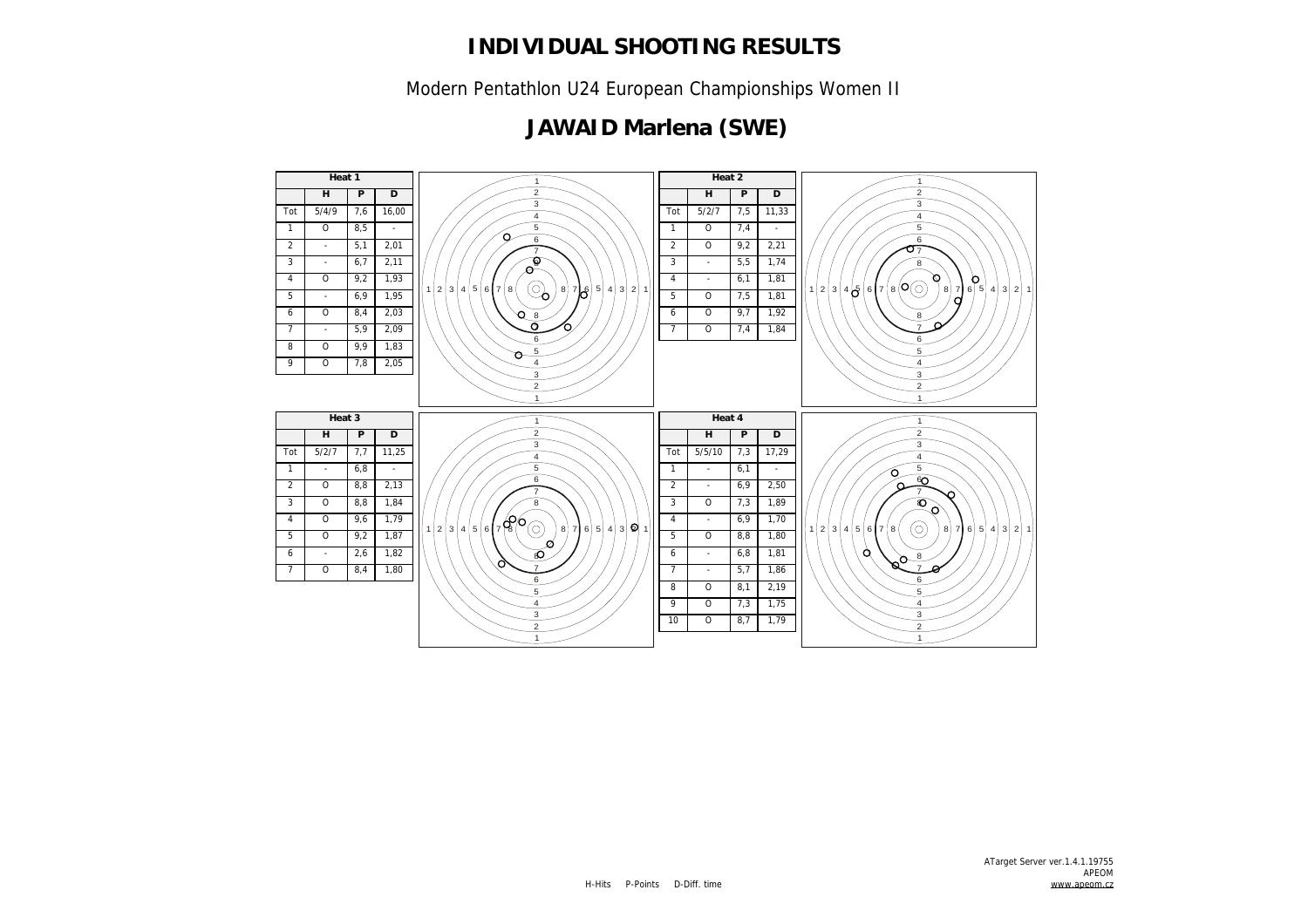Modern Pentathlon U24 European Championships Women II

## **YAREN NUR Polat (TUR)**

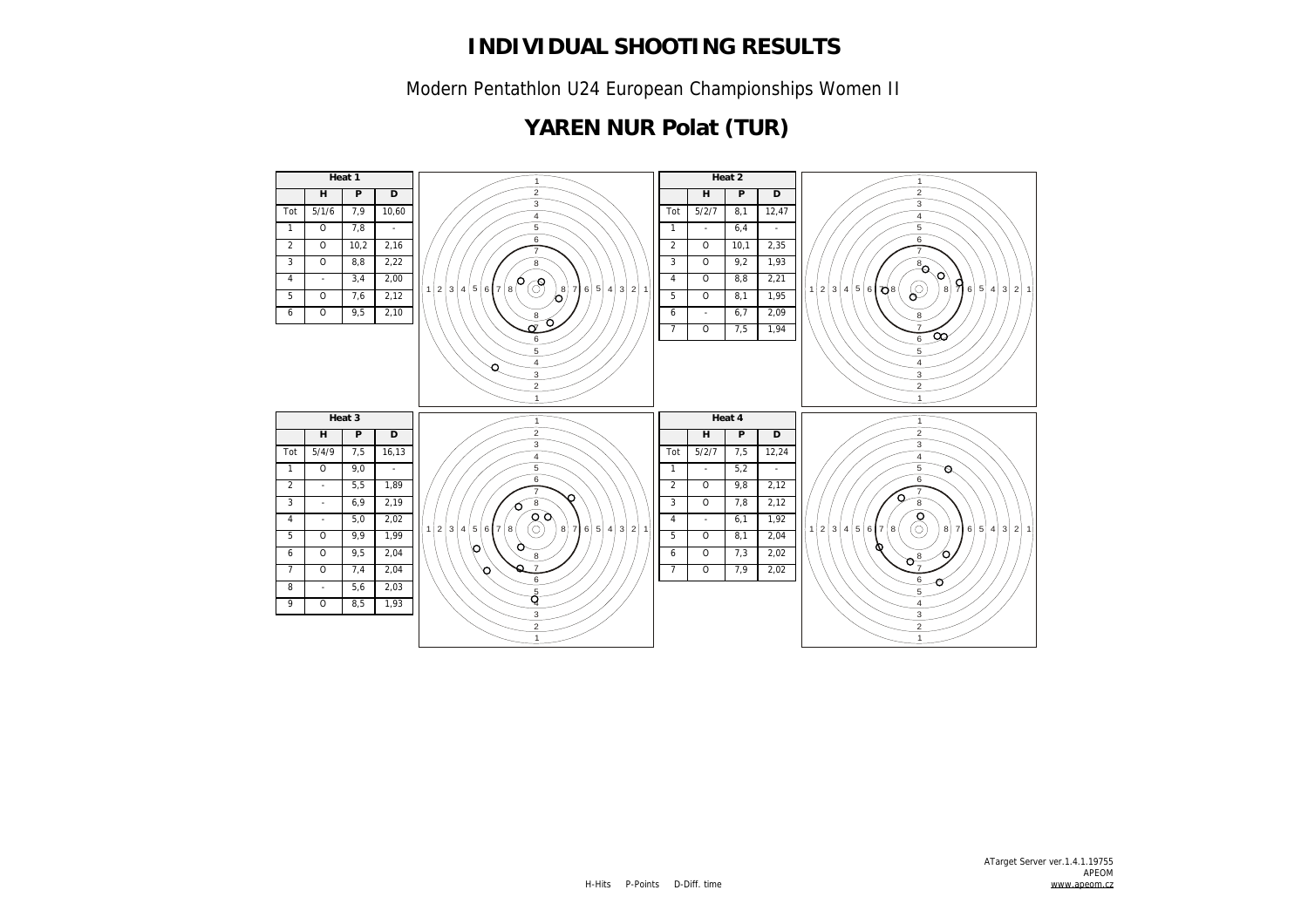Modern Pentathlon U24 European Championships Women II

#### **GREEN Olivia (GBR)**

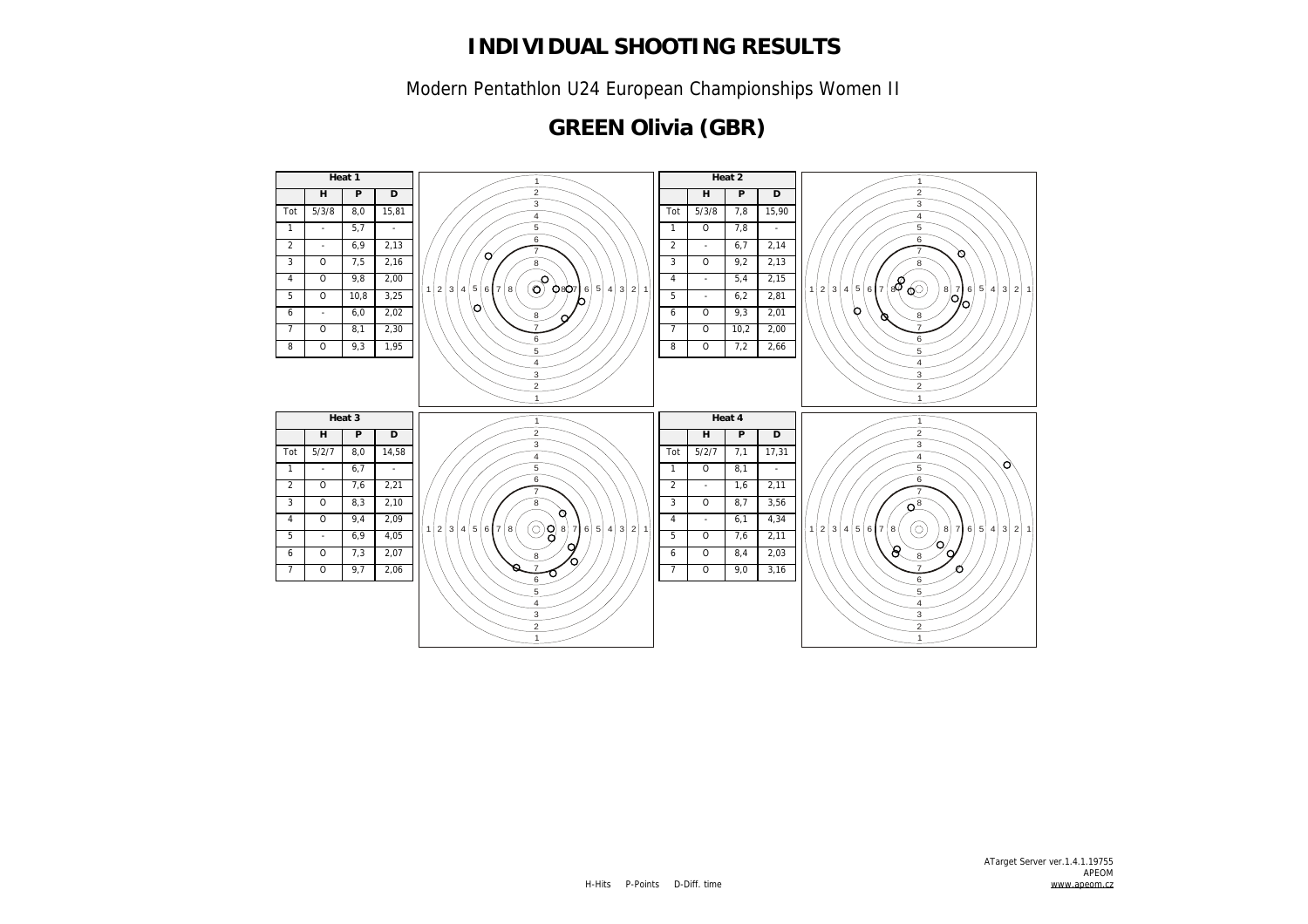Modern Pentathlon U24 European Championships Women II

### **KLUNNIKOVA Olha (UKR)**

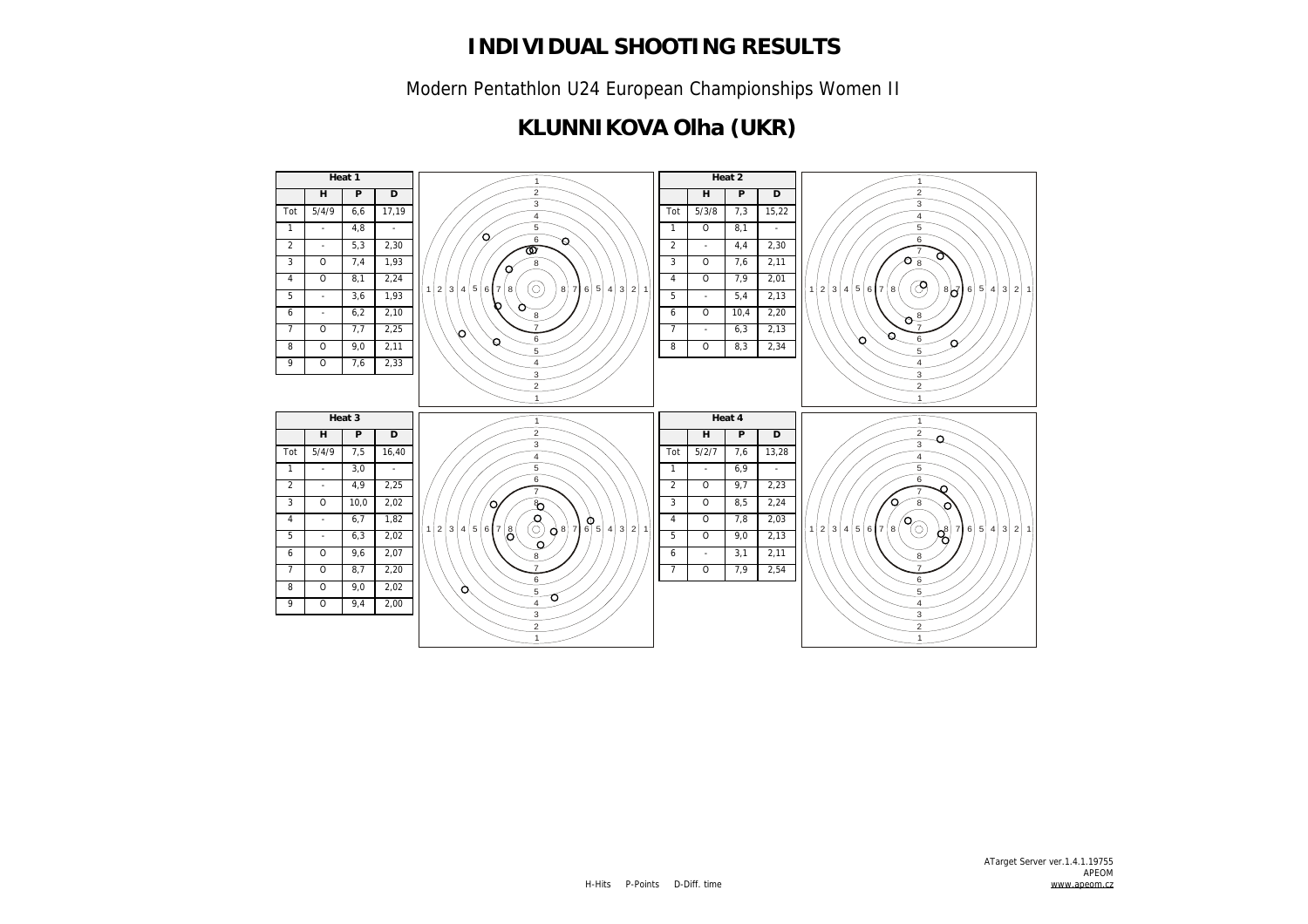Modern Pentathlon U24 European Championships Women II

### **ADOMAITYTE Elzbieta (LTU)**

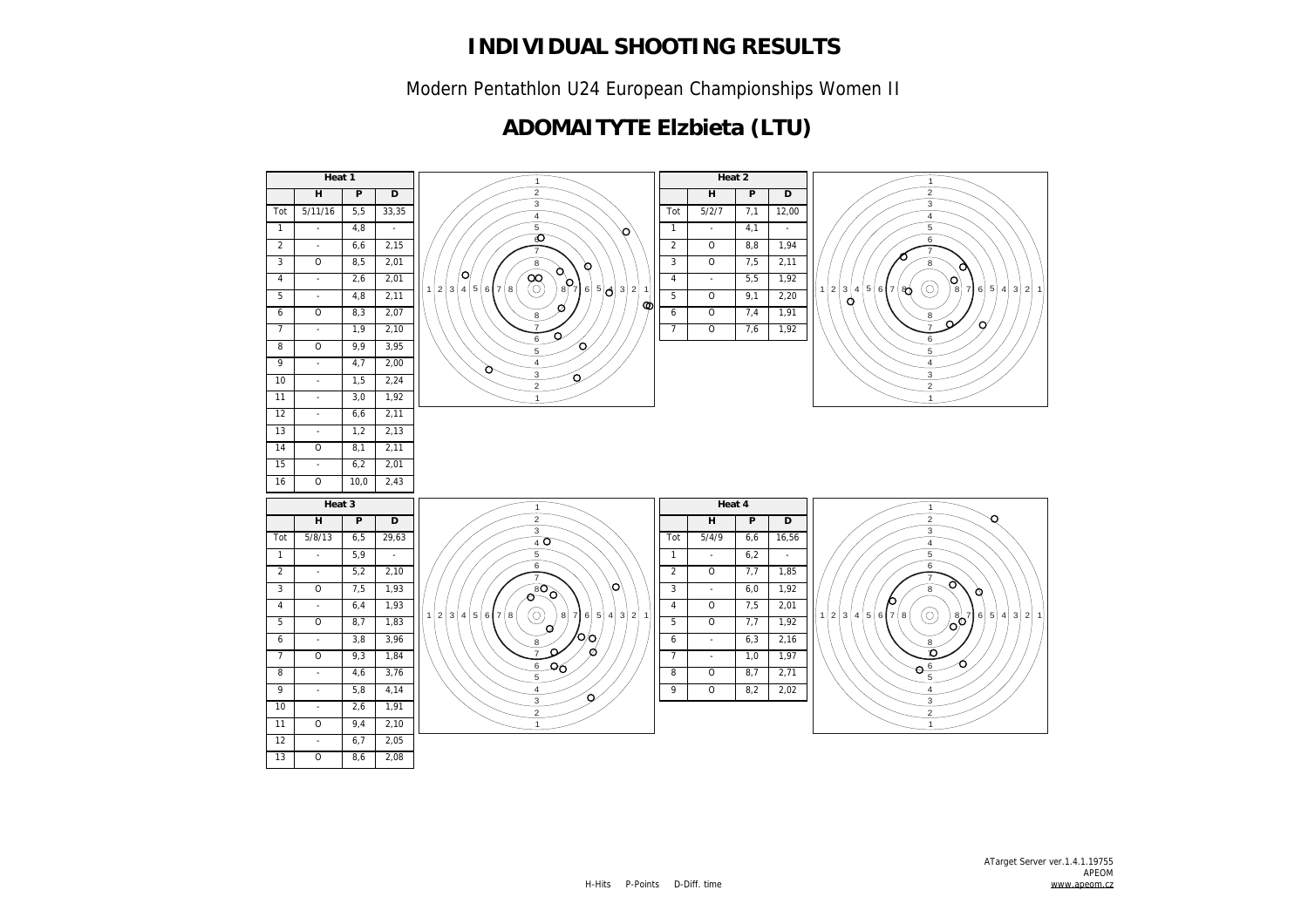Modern Pentathlon U24 European Championships Women II

## **HUREYEVA Viyaleta (BLR)**

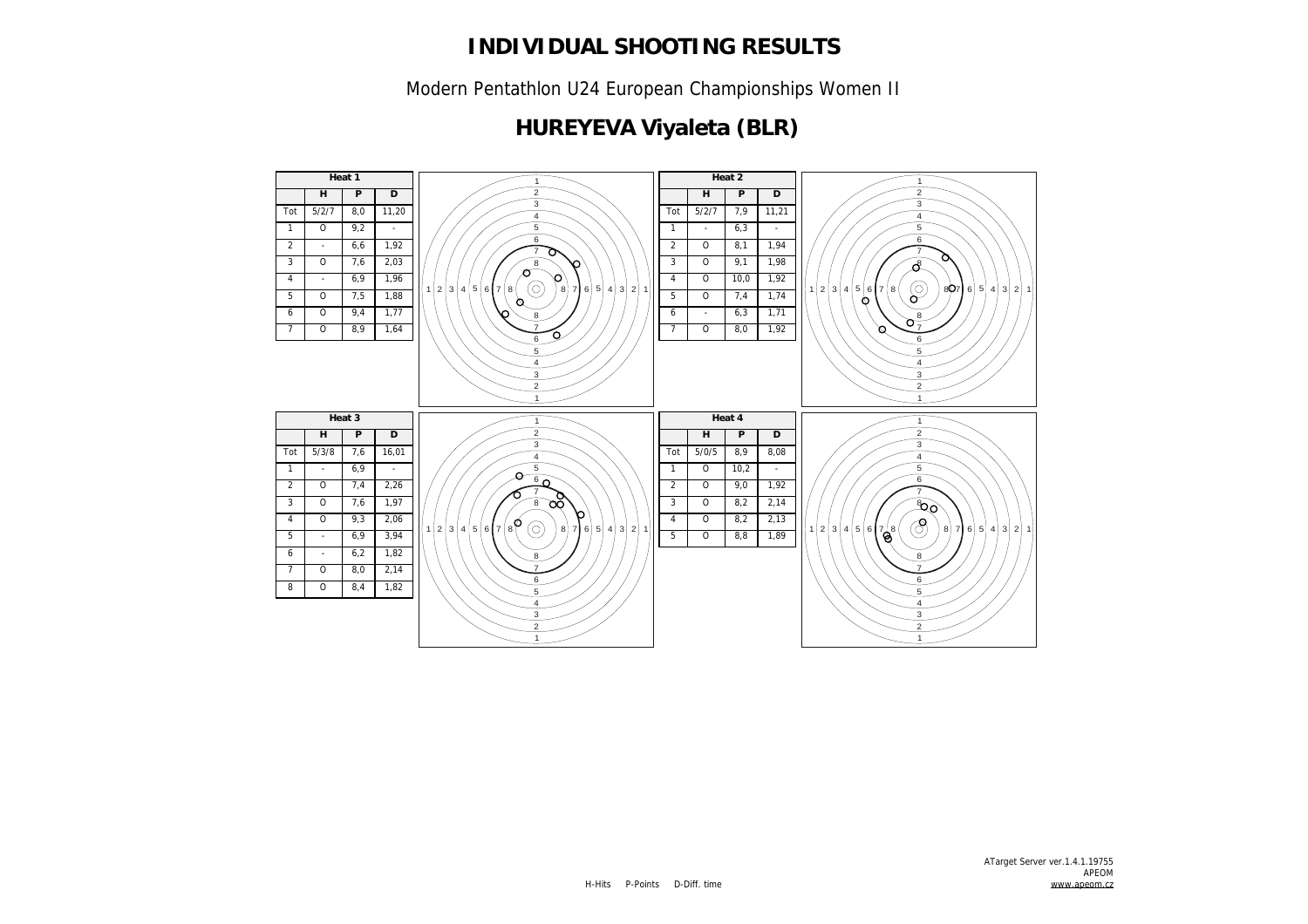Modern Pentathlon U24 European Championships Women II

## **EGLOFF Lea (SUI)**

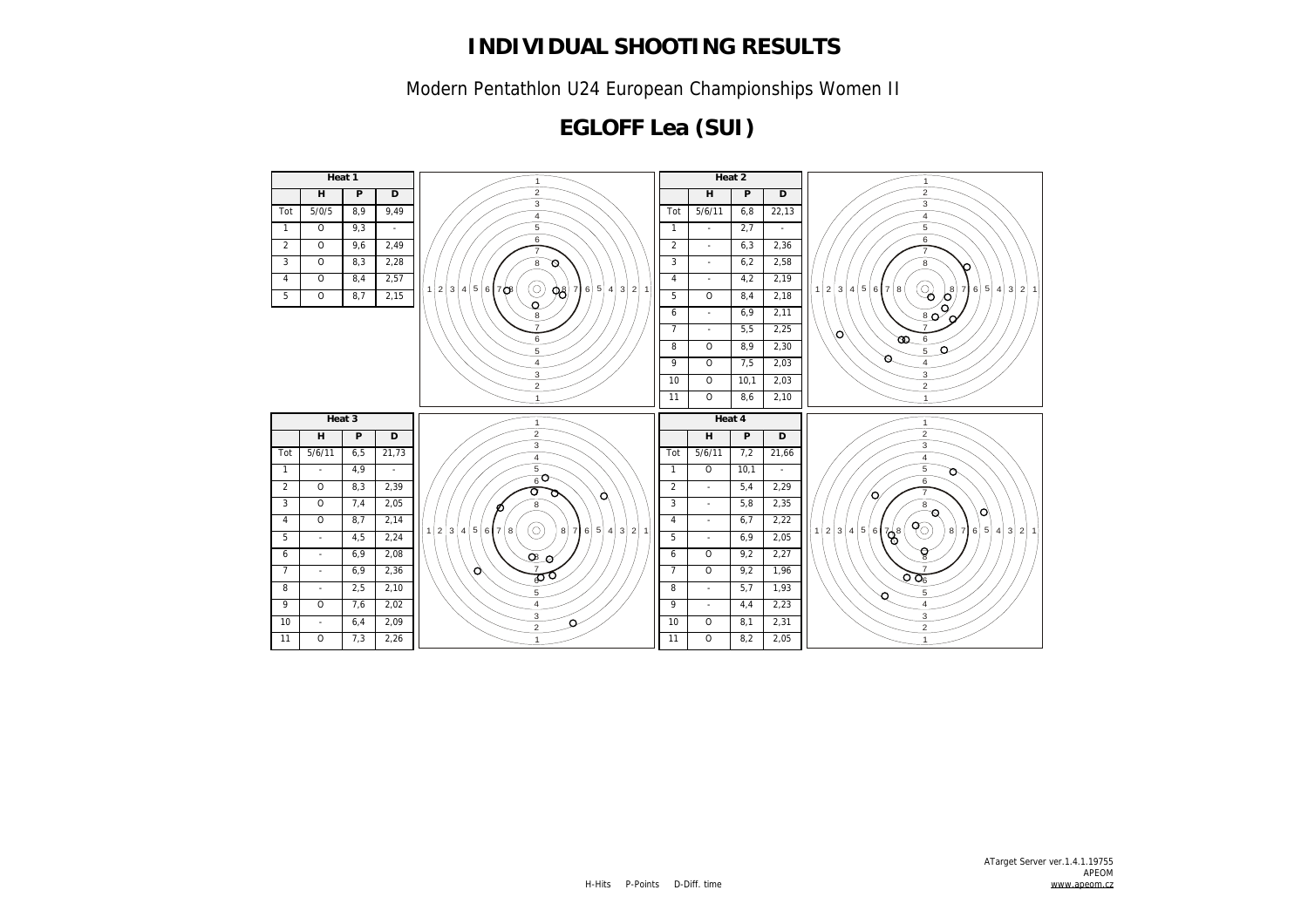Modern Pentathlon U24 European Championships Women II

## **KREJCI Katerina (LAT)**

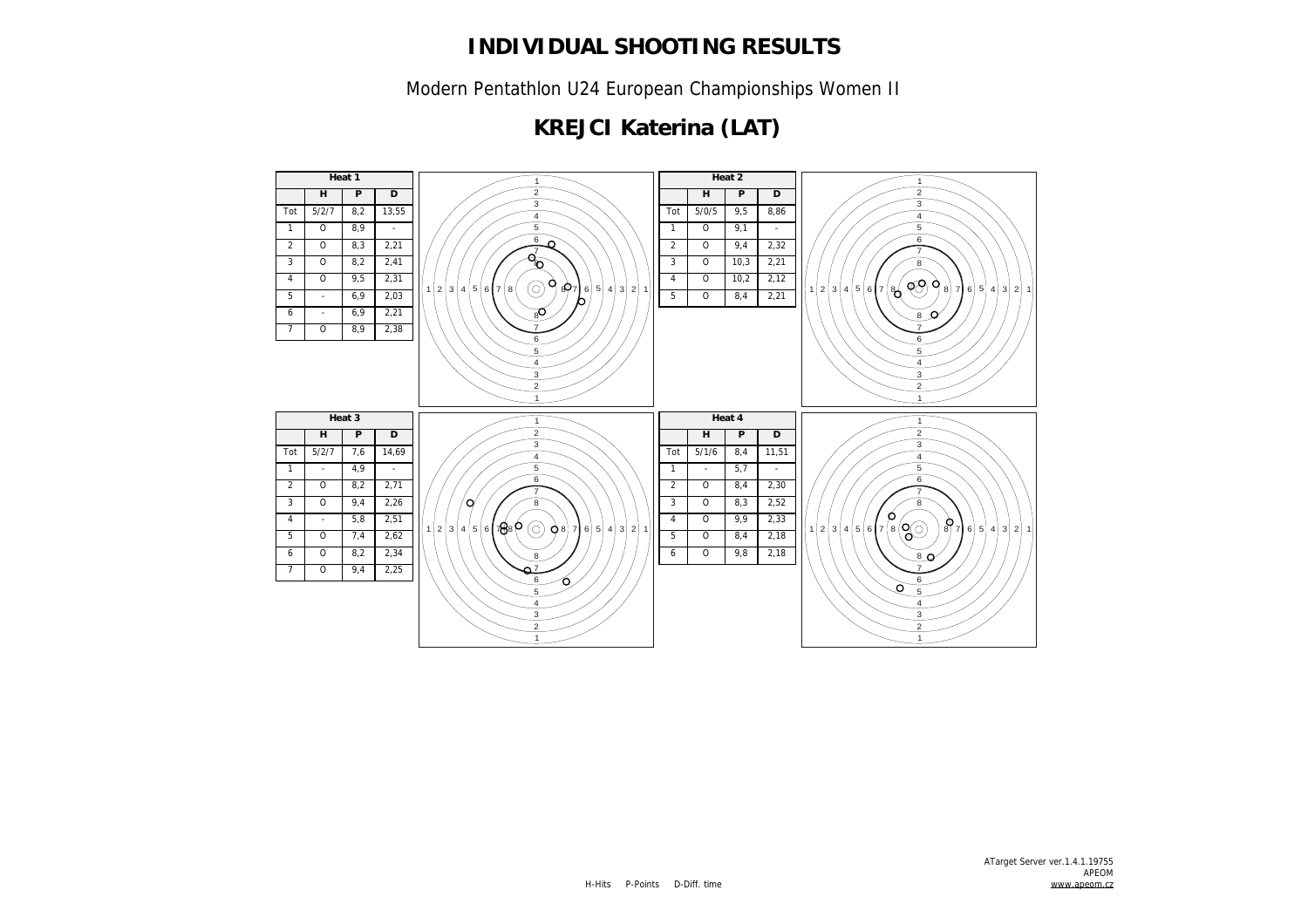Modern Pentathlon U24 European Championships Women II

### **WHITAKER Emma (GBR)**

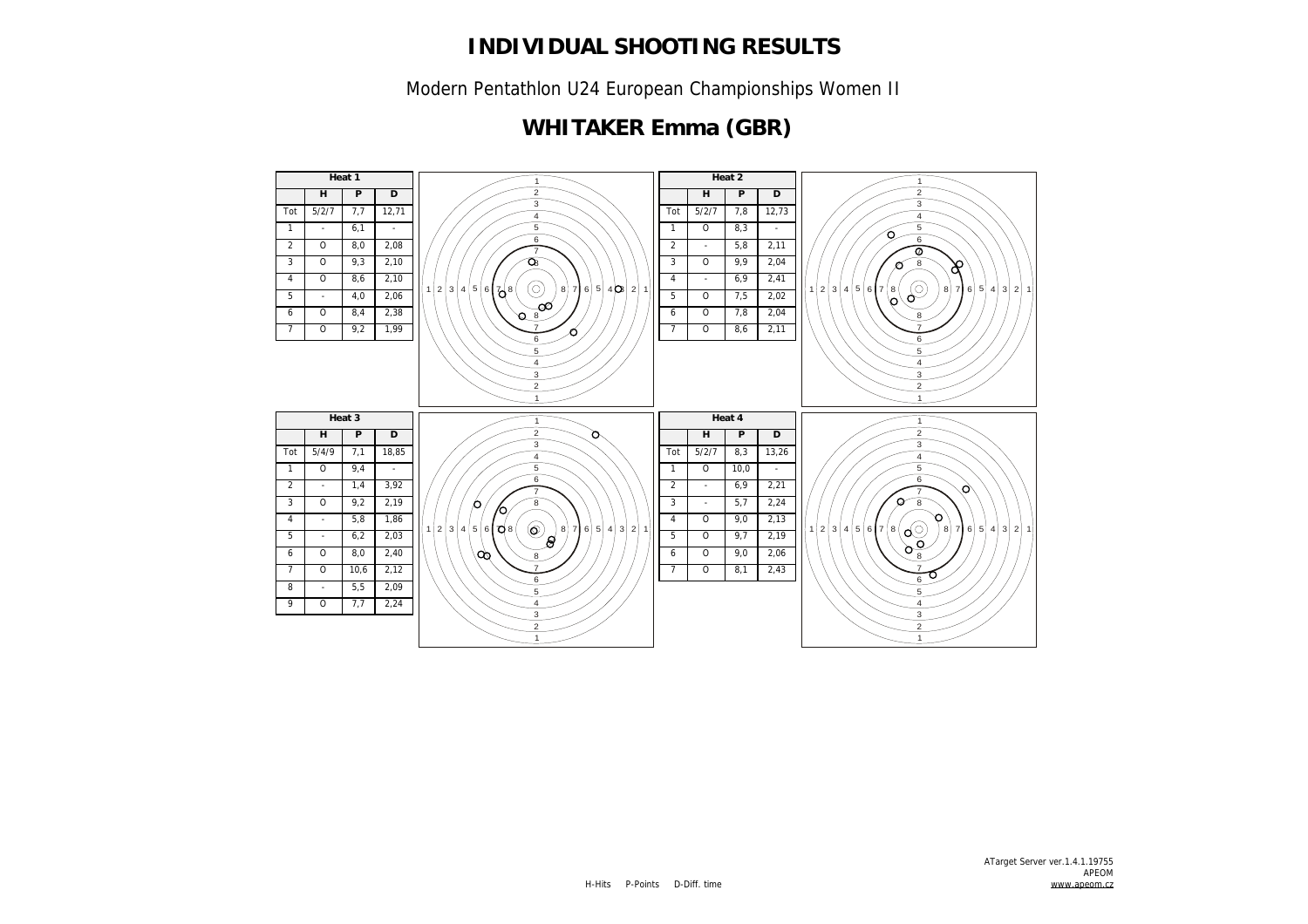Modern Pentathlon U24 European Championships Women II

## **LANGREHR Rebecca (GER)**

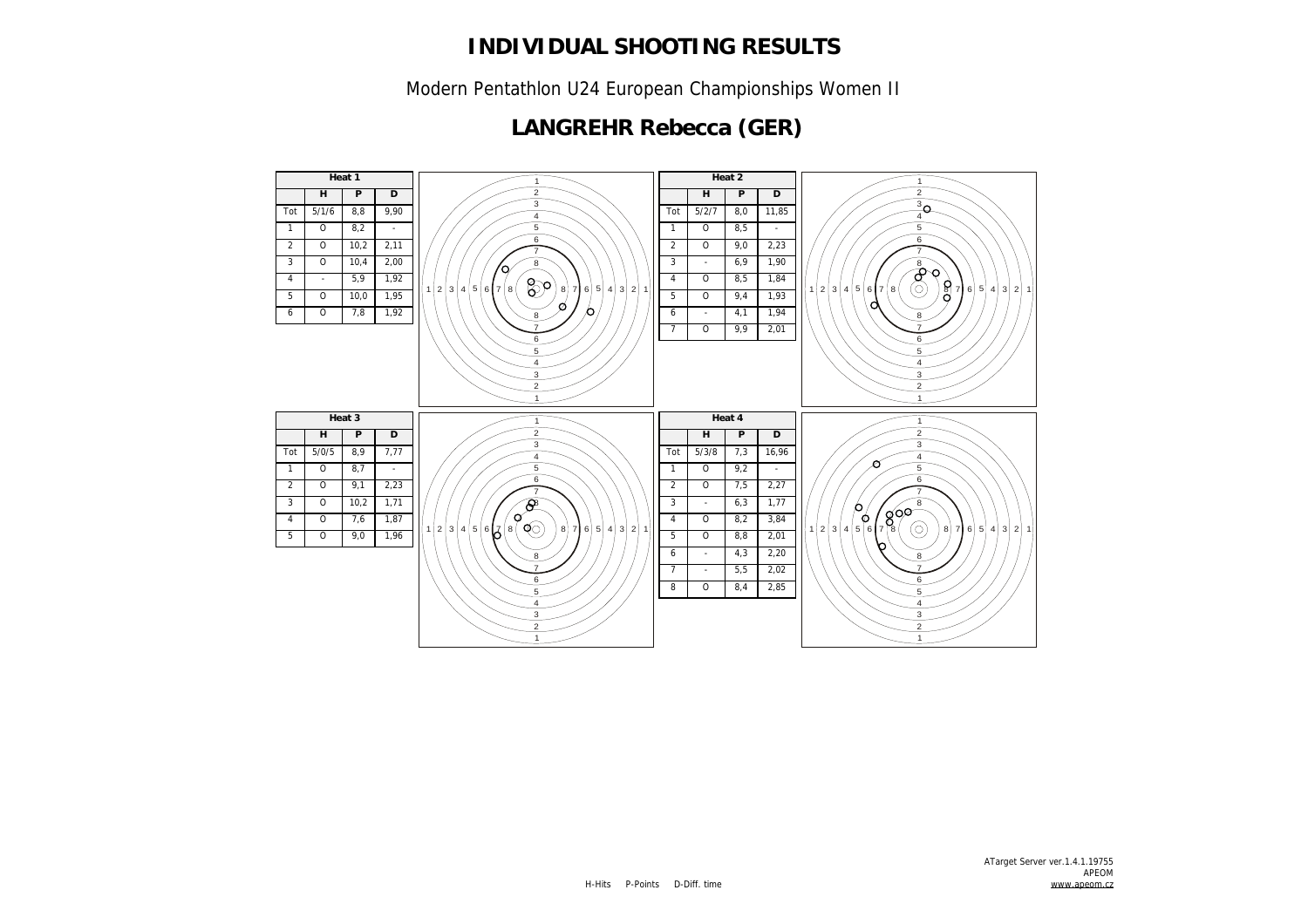Modern Pentathlon U24 European Championships Women II

# **KLIMIANKOWA Kseniya (BLR)**

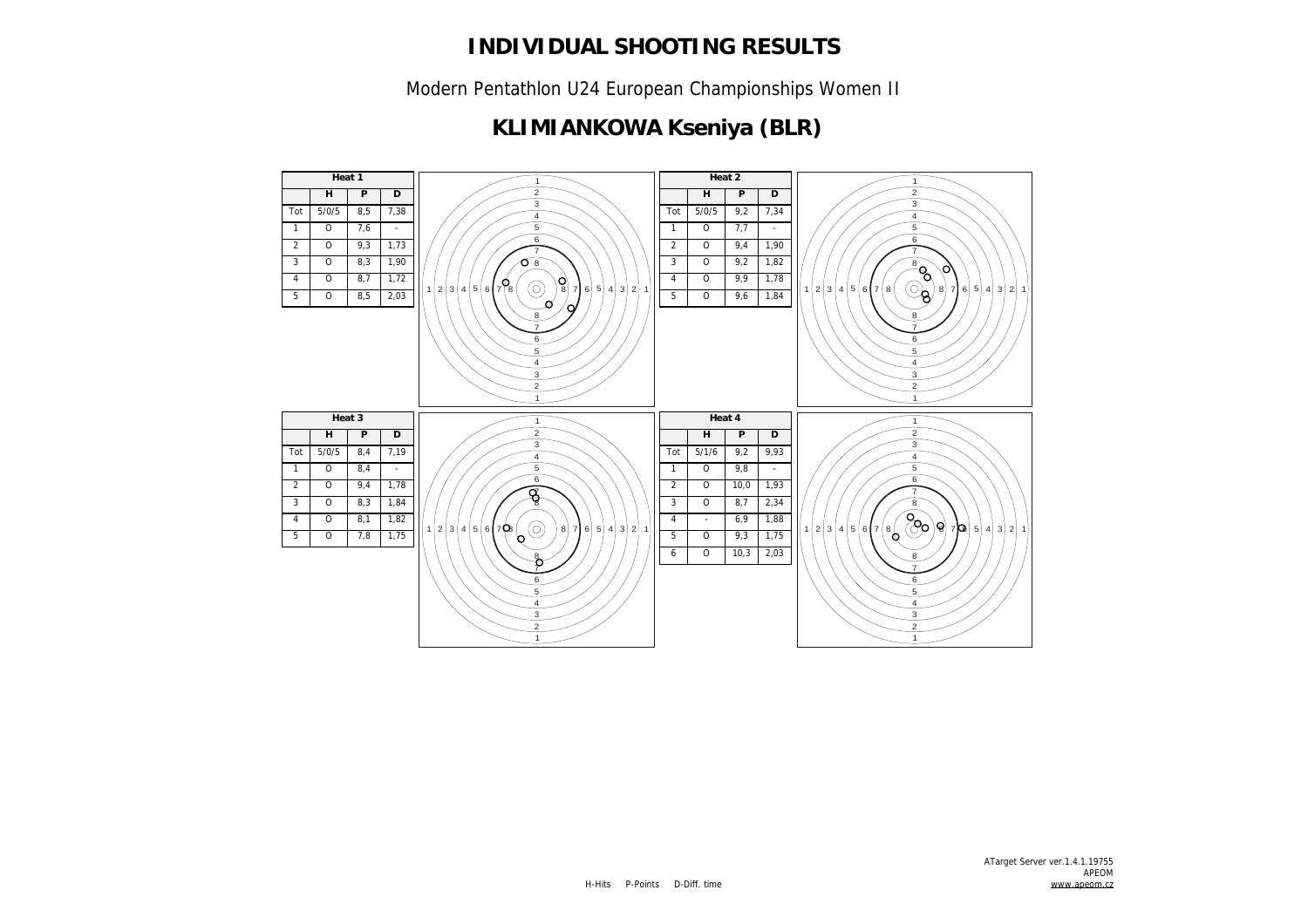Modern Pentathlon U24 European Championships Women II

### **BOUSFIELD Alexandra (GBR)**

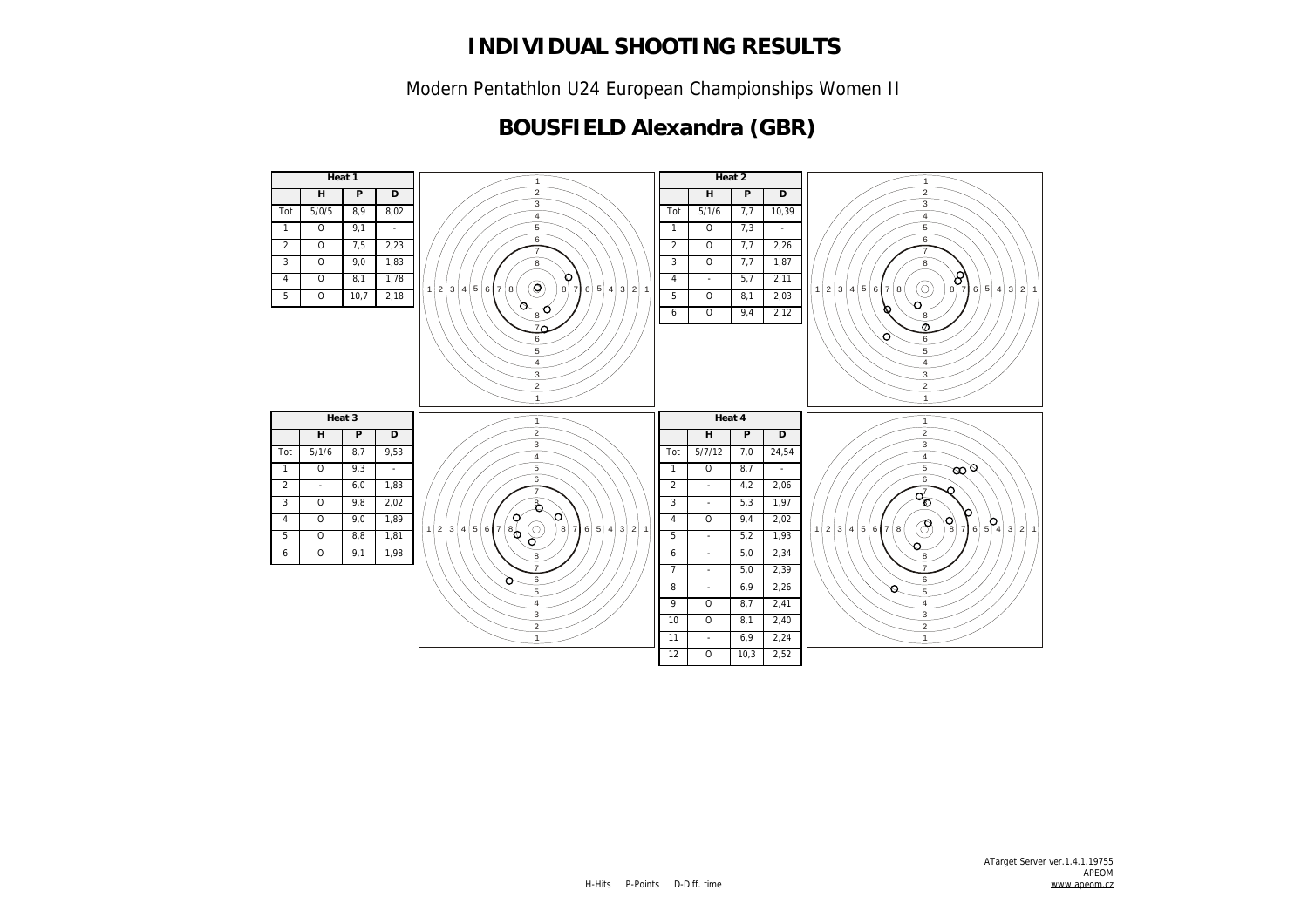Modern Pentathlon U24 European Championships Women II

### **HARTMANOVA Barbora (CZE)**

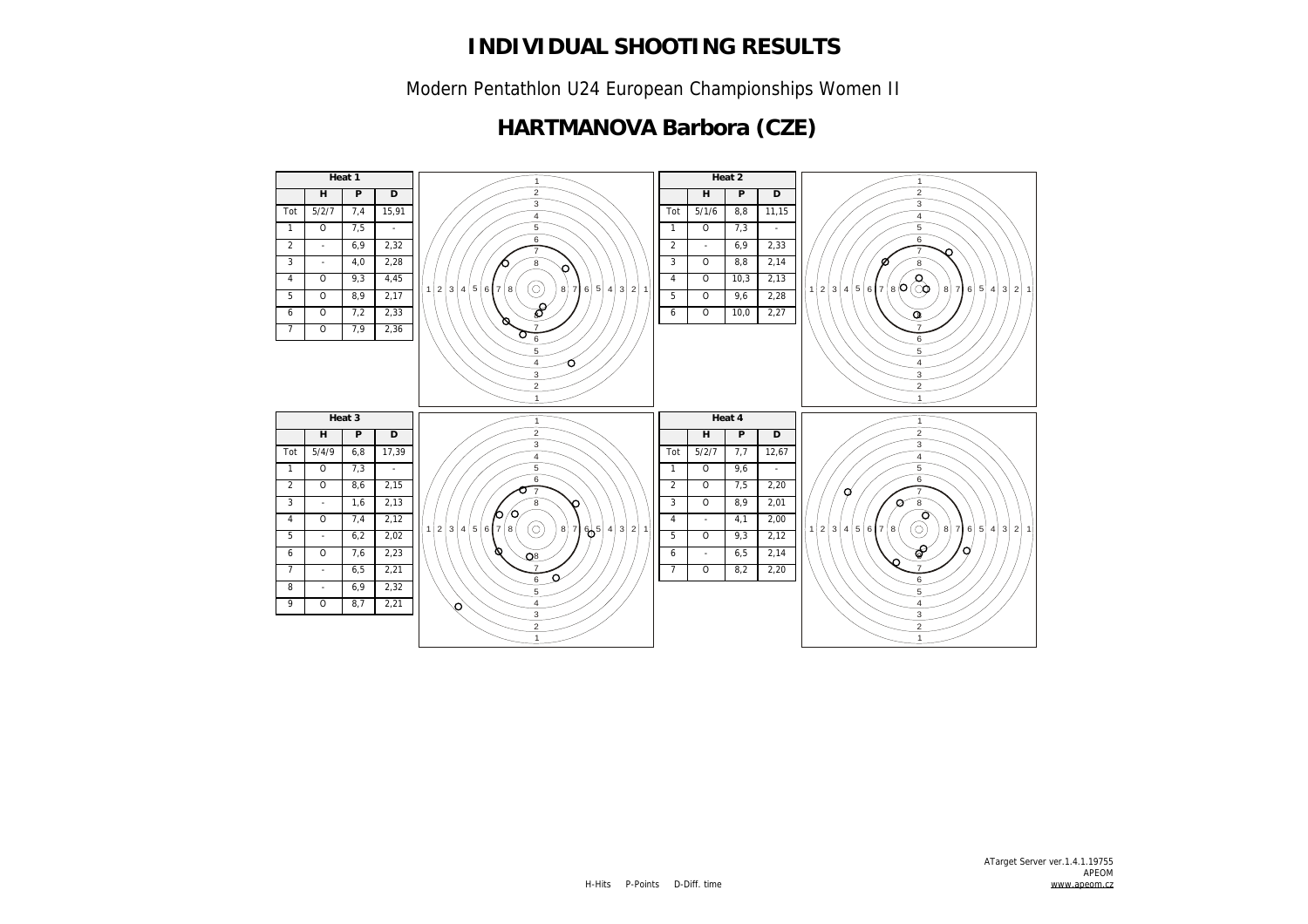Modern Pentathlon U24 European Championships Women II

# **KUBRAK Iryna (UKR)**

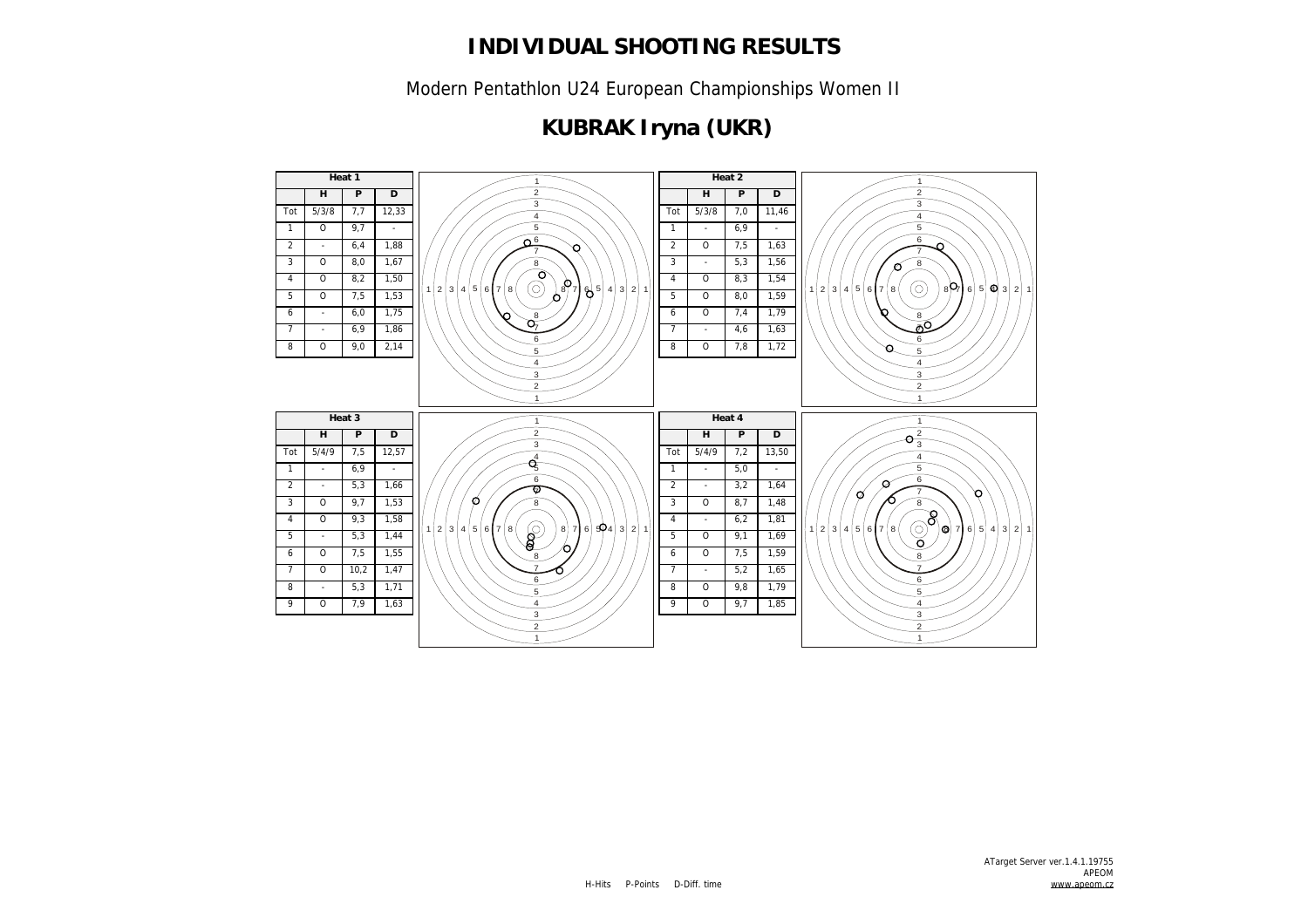Modern Pentathlon U24 European Championships Women II

## **ASLAN Sidal (TUR)**

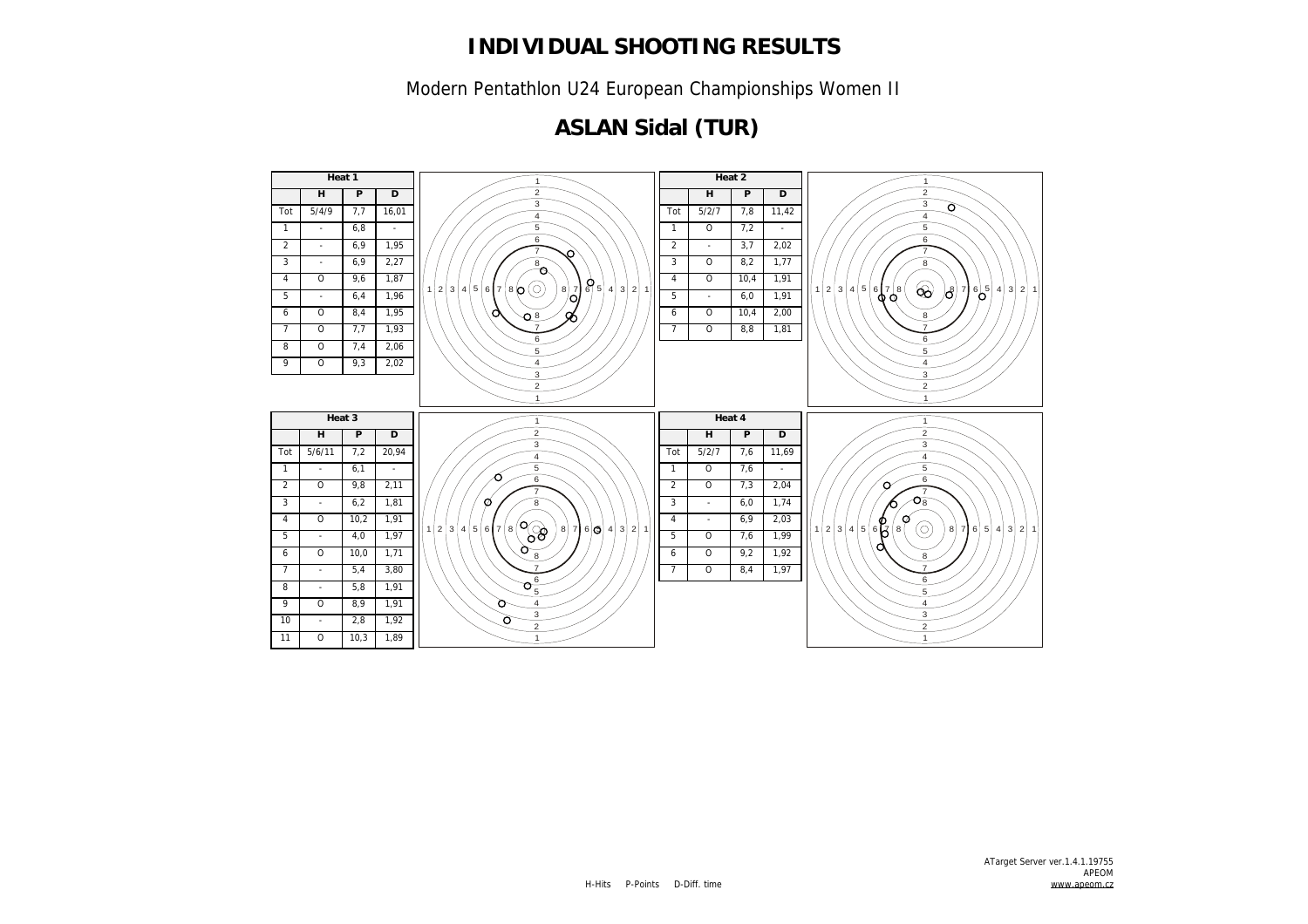Modern Pentathlon U24 European Championships Women II

#### **JOGISU Johanna Maria (EST)**